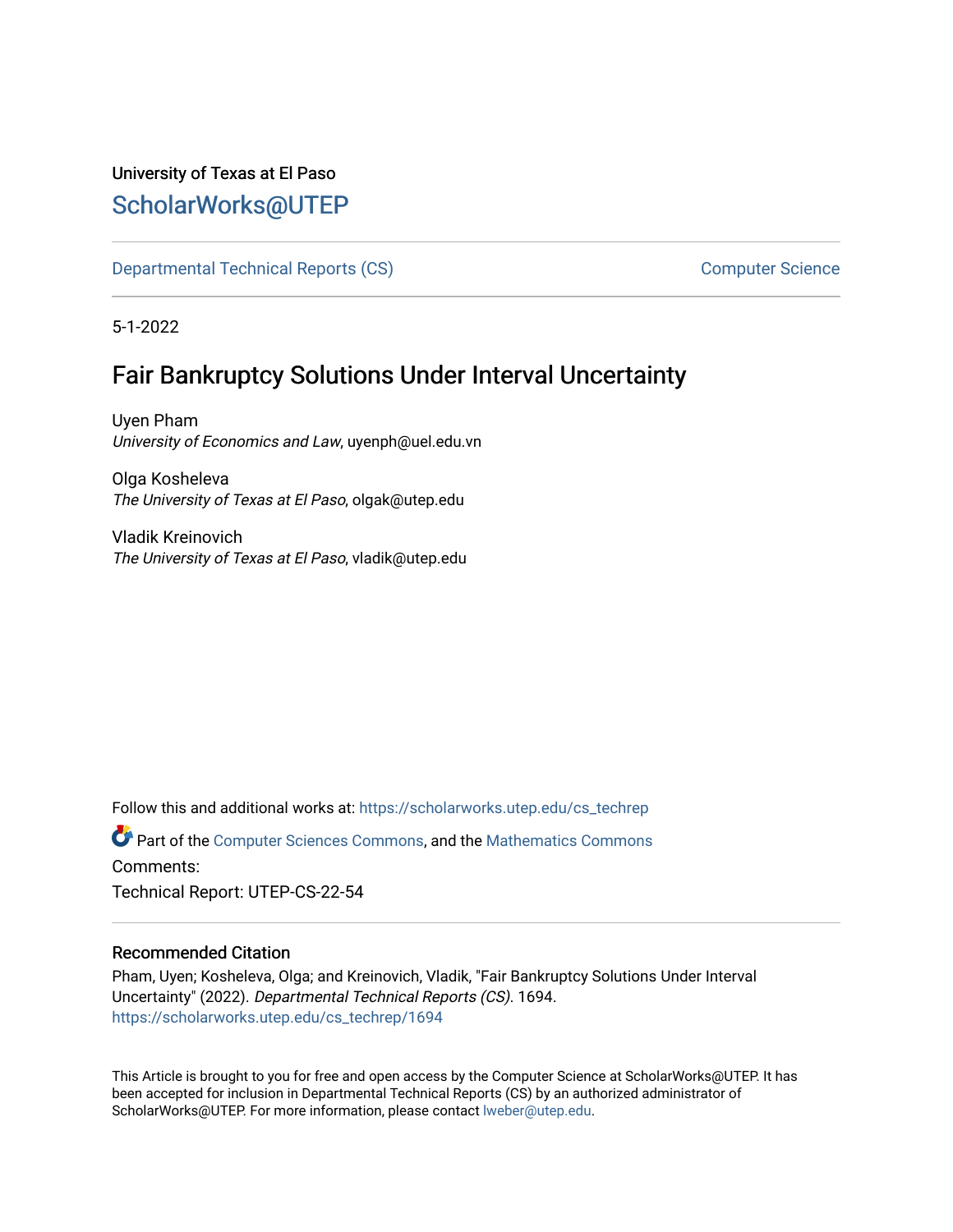Uyen Pham, Olga Kosheleva, and Vladik Kreinovich

Abstract If the overall amount of the company's assets is smaller than its total debts, then a fair solution is to give, to each creditor, the amount proportional to the corresponding debt, e.g., 10 center for each dollar or 50 cents for each dollar. But what if the debt amounts are not known exactly, and for some creditors, we only know the lower and upper bounds on the actual debt amount? What division will be fair in such a situation? In this paper, we show that the only fair solution is to make payments proportional to an appropriate convex combination of the bounds – which corresponds to Hurwicz optimism-pessimism criterion for decision making under interval uncertainty.

### 1 Formulation of the Problem

What is a bankruptcy problem. A company goes bankrupt if the total amount of its assets is smaller than the total amount of debts. Some of the debts have priority – e.g., according to the US labor law, salary needs to be paid in full, irrespective of debts to others. Once these priority debts are paid, we face a problem of how to divide the remaining assets *A* between the creditors to whom the company owes amounts  $d_1, \ldots, d_n$ .

How this problem is usually solved. In this case, a usual solution is to make payments proportional to debts, i.e., depending on the ratio between the assets and the debts, 10 cents per dollar, 50 cents per dollar, etc. In general, the amount *g<sup>i</sup>* given to the *i*-th creditor is equal to

Uyen Pham

University of Economics and Law, Ho Chi Minh City, Vietnam e-mail: uyenph@uel.edu.vn

Olga Kosheleva and Vladik Kreinovich

University of Texas at El Paso, 500 W. University

El Paso, Texas 79968, USA, e-mail: olgak@utep.edu, vladik@utep.edu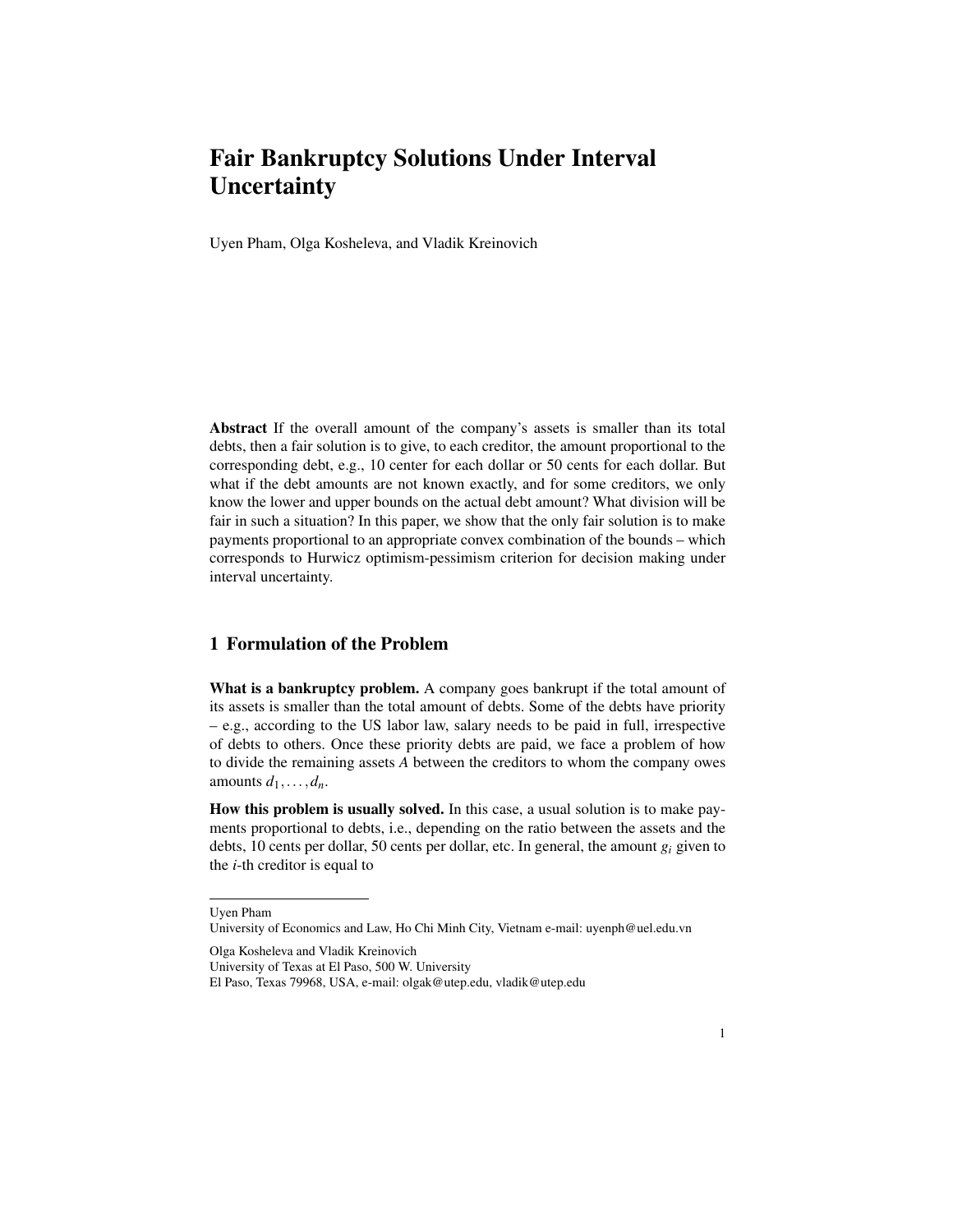2 Uyen Pham, Olga Kosheleva, and Vladik Kreinovich

$$
g_i = d_i \cdot \frac{E}{\sum_{j=1}^n d_j}.
$$
 (1)

Need to take interval uncertainty into account. In some cases, the debt is purely monetary, and its amount *d<sup>i</sup>* is known exactly. In many practical situations, however, the situation is more complicated, so for many creditors, we only know the bounds  $d_i \leq d_i \leq \overline{d_i}$  of the actual debt amount. How should we divide the assets in this situation?

Case of interval uncertainty: how is this problem solved now. Several papers describe how to solve the bankruptcy problem under interval uncertainty. For example, the paper [2] suggests selecting a single value  $d_i$  within each interval, and then using these values  $d_i$  to divide the assets. For example, to select  $d_i$ , we can use Hurwicz optimism-pessimism criterion [3, 6, 8]: namely, we agree on some value  $\alpha \in [0,1]$ and take  $d_i = \alpha \cdot \overline{d}_i + (1 - \alpha) \cdot \underline{d}_i$ .

A more complex scheme was proposed in [7] – following a solution to a similar problem in [15].

What we do in this paper. In this paper, we show that a natural formalization of fairness uniquely determines Hurwicz-based solutions – which are thus recommended as the fair ones.

#### 2 How to Describe Fairness

Fairness: first requirement. Fairness means, first, that if the debt  $d_i$  to creditor *i* is smaller than or equal to the debt  $d_j$  to creditor *j*, then the payment  $g_i$  to creditor *i* should be smaller than or equal to the payment to creditor *j*.

Fairness: second requirement. Second, fairness means that two creditors should not gain or lose by joining together. In other words:

- if for debts  $d_1, d_2, d_2, \ldots, d_n$ , we had payments  $g_1, g_2, g_3, \ldots, g_n$ ,
- them for debts  $d_1 + d_2, d_2, \ldots, d_n$ , we should have payments  $g_1 + g_2, g_3, \ldots, g_n$ .

Continuity. It also makes sense to require that if in two situations, debts are close, then payments should be close  $-i.e.,$  that payments should be a continuous function of debts.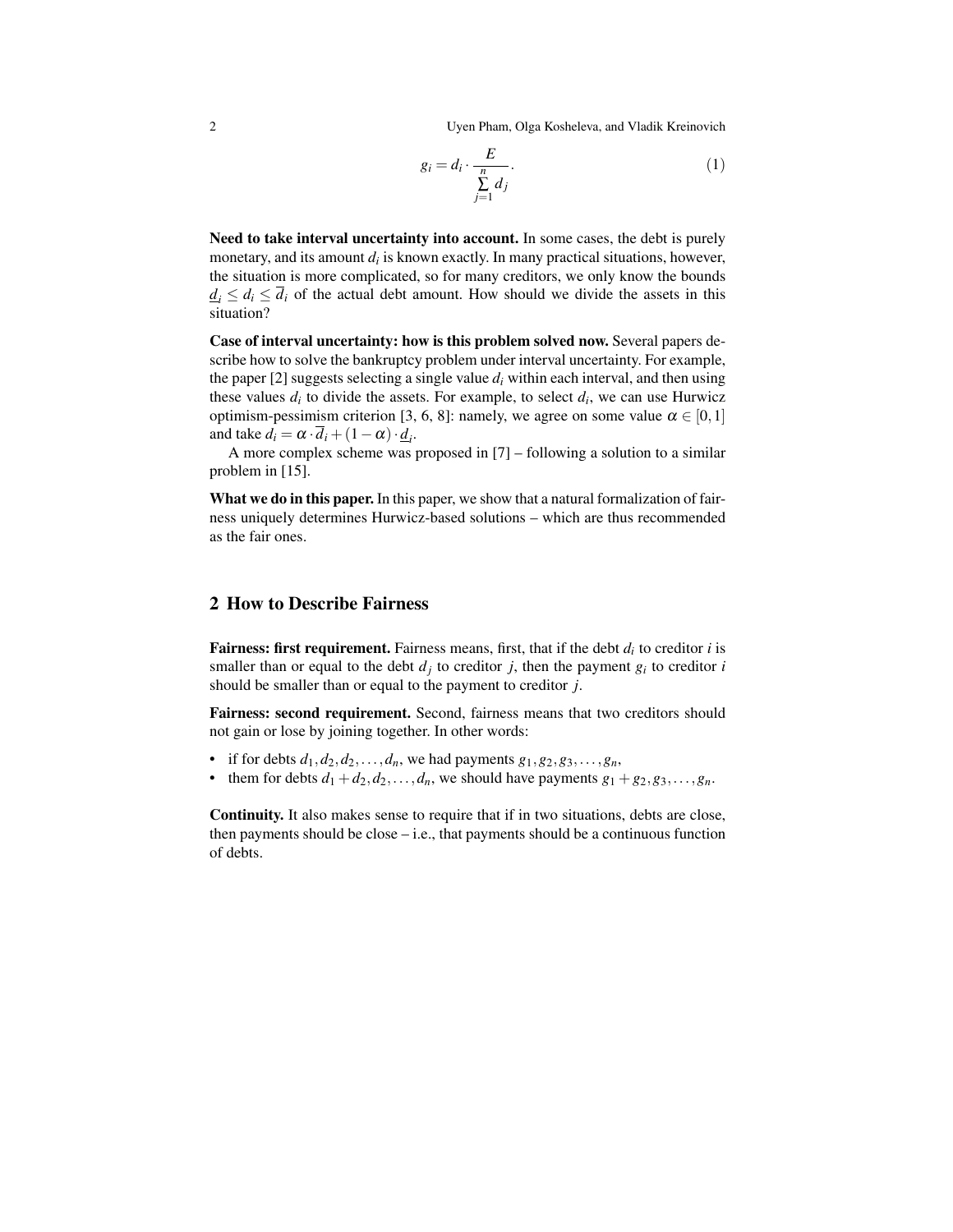## 3 What If We Impose Fairness Requirements in Situations When We Know the Exact Amount of Debts

Before we consider the case of interval uncertainty, let us analyze what will happen if we impose fairness requirements in the situations when we know the exact amount of debt.

Definition 1. *Let A* < *D be two positive numbers.*

- *• We will call A the* amount of assets*, and we will call D* the amount of debt*.*
- *• By a* solution *to the bankruptcy problem (or simply* solution*, for short), we mean a function S that maps every tuple*  $\langle d_1, \ldots, d_n \rangle$  *of positive real numbers for which*  $d_1 + \ldots + d_n = D$  into a tuple of non-negative real numbers  $\langle g_1, \ldots, g_n \rangle$  for which

$$
g_1+\ldots+g_n=A.
$$

Definition 2. *We say that the solution S is* fair *if it satisfies the following two requirements for each tuple*  $\langle d_1, d_2, d_3, \ldots, d_n \rangle$  *and for*  $S(\langle d_1, \ldots, d_n \rangle) = \langle g_1, \ldots, g_n \rangle$ :

- *if*  $d_i \leq d_j$ *, then*  $g_i \leq g_j$ *;*
- $S(\langle d_1 + d_2, d_3, \ldots, d_n \rangle) = \langle g_1 + g_2, g_3, \ldots, g_n \rangle$ .

**Definition 3.** We say that the solution S is continuous, if for every n, if  $d_i^{(k)} \rightarrow d_i$  for *all i,*  $S(\langle d_1^{(k)} \rangle)$  $\langle k_{1}^{(k)},\ldots,d_{n}^{(k)}\rangle=\langle g_{1}^{(k)}\rangle$  $\binom{k}{1}, \ldots, \binom{k}{n}$ , and  $\binom{k}{i} \rightarrow g_i$  for all *i*, then

$$
S(\langle d_1,\ldots,d_n,A\rangle)=\langle g_1,\ldots,g_n\rangle.
$$

Proposition 1. *For each solution S, the following two conditions are equivalent to each other:*

- *• the solution is fair and continuous,*
- *• the solution has the form*

$$
g_i = d_i \cdot (A/D). \tag{2}
$$

*Comment.* So, the usual solution is the only one which is fair (and continuous).

Proof. It is easy to check that the above solution is fair and continuous. So, to complete the proof, it is sufficient to prove that every fair continuous solution *S* has this form.

Indeed, let *S* be a fair and continuous solution. For every natural number *N*, we can consider the tuple  $\langle d_1, \ldots, d_N \rangle = \langle D/N, \ldots, D/N \rangle$  consisting of *N* equal debt values. By the first fairness requirement, since the debts  $d_i$  are all equal, the payments  $g_i$  are also all equal. Since  $g_1 + \ldots + g_N = A$ , this means that  $N \cdot g_i = A$  hence  $g_i = A/N$ , and the payments tuple has the form  $\langle g_1, \ldots, g_N \rangle = \langle A/N, \ldots, A/N \rangle$ .

For any sequence of natural numbers  $k_1, \ldots, k_n$  for which  $k_1 + \ldots + k_n = N$ , the tuple  $\langle k_1 \cdot (D/N), \ldots, k_n \cdot (D/N) \rangle$  can be obtained from the tuple  $\langle 1/N, \ldots, 1/N \rangle$  by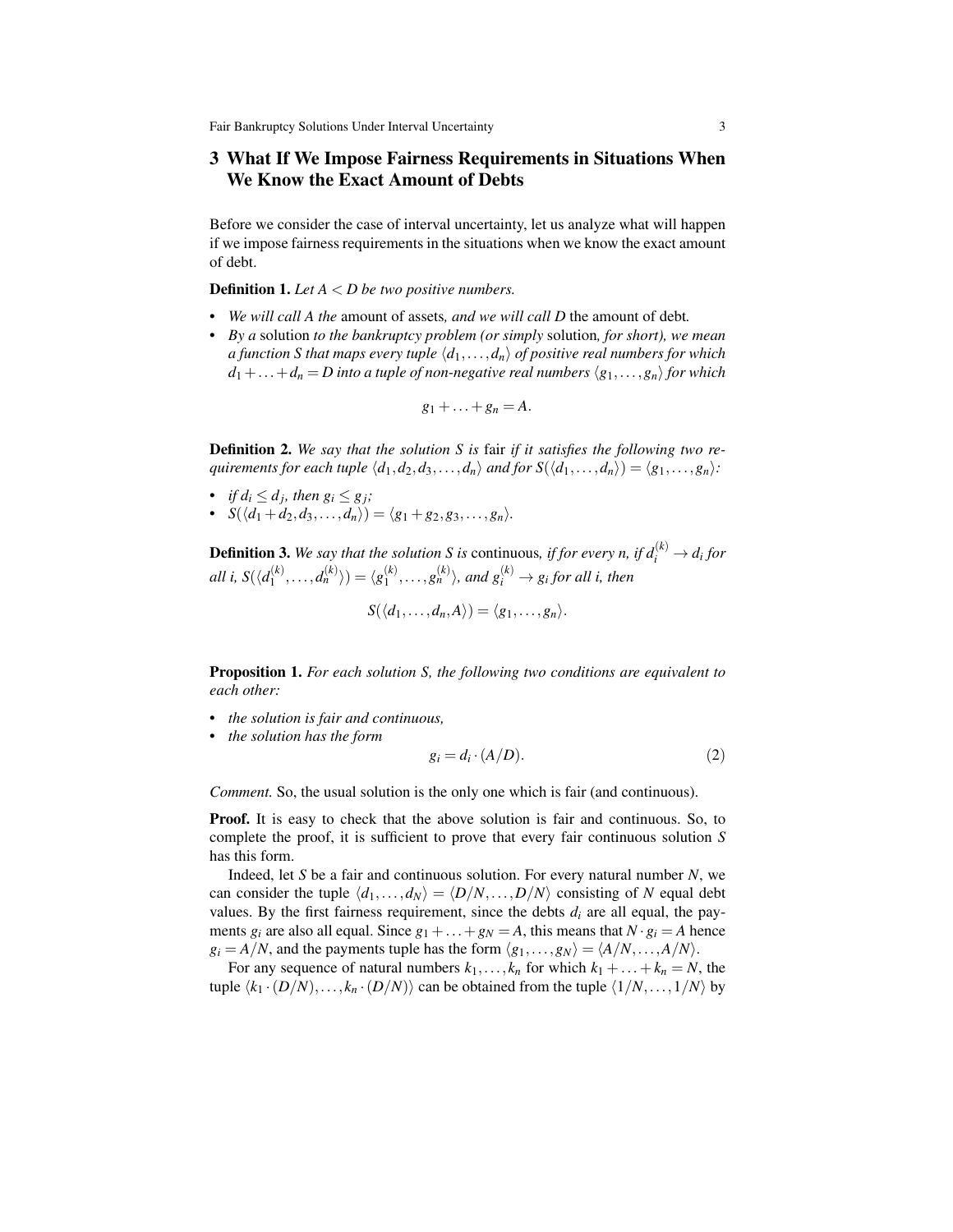adding up the first  $k_1$  terms, then the next  $k_2$  terms, etc. So, due to the second fairness requirements, the resulting payment tuple  $\langle g_1, \ldots, g_n \rangle$  can be obtained from the tuple  $\langle A/N, \ldots, A/N \rangle$  by adding the first  $k_1$  terms, then the next  $k_2$  terms, etc. Thus, the payment tuple has the form  $\langle k_1 \cdot (A/N), \ldots, k_n \cdot (A/N) \rangle$ . In other words, for each debt  $d_i = k_i \cdot (D/N)$ , the payment is equal to  $g_i = k_i \cdot (A/N)$ . From  $d_i = k_i \cdot (D/N)$ , we conclude that  $k_i = d_i \cdot (N/D)$ , hence  $g_i = k_i \cdot (A/N) = d_i \cdot (N/D) \cdot (A/N) = d_i \cdot (A/D)$ , i.e., that indeed  $g_i = d_i \cdot (A/D)$ .

We have proved the desired equality  $(2)$  for all the cases when for all the debts  $d_i$ , we have  $d_i = k_i \cdot (D/N)$  for some integer  $k_i$ , i.e., when  $d_i/D = k_i/N$ . Any real number  $d_i/D$  can be approximated – with accuracy  $1/N$  – by an appropriate fraction  $k_i/N$ . As *N* increases, the fraction tends to  $d_i/D$ . Thus, since the solution *S* is continuous, in the limit, we will have (2) for all possible real values *d<sup>i</sup>* .

The proposition is proven.

*Comment.* At first glance, it may sound reasonable to also require that if we combine two bankruptcy problems together, then in the combined problem, each creditors should receive the sum of what he/she would receive in each solutions. In other words:

- if we have  $S(\langle d_1, \ldots, d_n \rangle) = \langle g_1, \ldots, g_n \rangle$  and  $S(\langle d'_1, \ldots, d'_n \rangle) = \langle g'_1, \ldots, g'_n \rangle$ ,
- then we should have  $S(\langle d_1 + d'_1, \ldots, d_n + d'_n \rangle) = \langle g_1 + g'_1, \ldots, g_n + g'_n \rangle$ .

This requirement is explicitly mentioned in [7]. Let us show, however, that the fair solution does not have this property. Indeed:

- let us take  $d_1 = 4$ ,  $d_2 = 1$ , and  $A = 2$ , then  $D = d_1 + d_2 = 4 + 1 = 5$ , so  $A/D =$  $2/5 = 0.4$ ,  $g_1 = d_1 \cdot (A/D) = 4 \cdot 0.4 = 1.6$ , and  $g_2 = d_2 \cdot (A/D) = 1 \cdot 0.4 = 0.4$ ;
- let us also take  $d'_1 = d'_2 = 1$  and  $A' = 1$ , then  $D' = d'_1 + d'_2 = 1 + 1 = 2$ , so  $A'/D' = 1$  $1/2 = 0.5$ , and  $g_i' = d_i^T \cdot (A'/D') = 1 \cdot 0.5 = 0.5$ .

On the other hand, for  $d_1 + d_1' = 5$ ,  $d_2 + d_2' = 2$ , and  $A + A' = 3$ , we have  $D + D' = 7$ , so  $(A + A')/(D + D') = 3/7$ . Thus, for the first creditor, the payment is

$$
(d_1 + d'_1) \cdot ((A + A')/(D + D')) = 5 \cdot (3/7) = 15/7 = 2 + 1/7,
$$

which is different from this creditor's summary payment  $g_1 + g'_1 = 1.6 + 0.5 = 2.1$ in two original situations.

#### 4 Case of Interval Uncertainty

Interval sum and interval order: reminder. In the case of interval uncertainty, if we only know that the debt  $d_1$  is in the interval  $[\underline{d}_1, d_1]$  and that the debt  $d_2$  is in the interval  $[\underline{d}_2, \overline{d}_2]$ , then the only conclusion we can make about the summary debt  $d_1 + d_2$  to these two creditors is that this sum belongs to the interval

$$
[\underline{d}_1+\underline{d}_2,d_1+d_2].
$$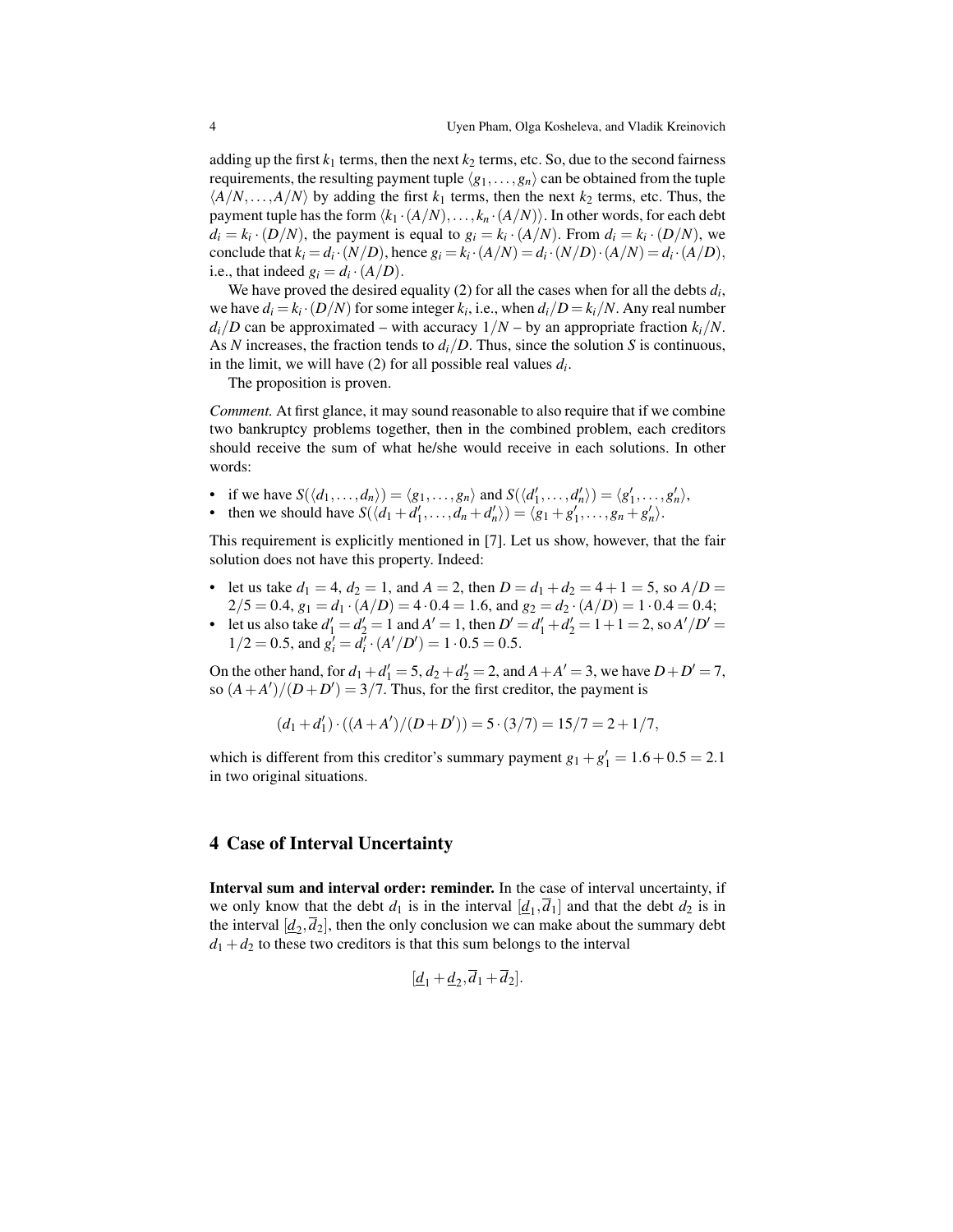This interval is known as the *sum*  $[d_1, d_1] + [d_2, d_2]$  of the two intervals  $[d_1, d_1]$  and  $[\underline{d}_2, d_2]$ ; see, e.g., [4, 9, 11].

A natural order is component-wise: we say that the debt  $[d_i, d_i]$  to creditor *i* is smaller than or equal to the debt  $[\underline{d}_j, \overline{d}_j]$  to creditor *j* if  $\underline{d}_i \leq \underline{d}_j$  and  $\overline{d}_i \leq \overline{d}_j$ .

Definition 4. *Let A be a positive real numbers and let* [*D*,*D*] *be an interval for which*  $0 < D$  and  $A < D$ .

- *We will call A* the amount of assets, and we will call  $[D, \overline{D}]$  the amount of debt.
- *• By a* solution *to the bankruptcy problem (or simply* solution*, for short), we mean a function S that maps every tuple*  $\langle [d_1, d_1] \ldots, [d_n, d_n] \rangle$  *of intervals for which*  $0 \leq \underline{d}_i$ , numbers for which  $\underline{d}_1 + \ldots + \underline{d}_n = \underline{D}$ , and  $d_1 + \ldots + d_n = \overline{D}$  into the *same-size tuple of non-negative real numbers*  $\langle g_1, \ldots, g_n \rangle$  *for which*

$$
g_1+\ldots+g_n=A.
$$

Definition 5. *We say that the solution S is* fair *if the following two requirements are satisfied when*  $S(\langle [d_1, d_1], \ldots, [d_n, d_n] \rangle) = \langle g_1, \ldots, g_n \rangle$ :

- *if*  $\underline{d}_i \leq \underline{d}_j$  and  $d_i \leq d_j$ , then  $g_i \leq g_j$ ;
- $S(\langle [d_1 + d_2], [d_3, d_3], \ldots, [d_n, d_n] \rangle) = \langle g_1 + g_2, g_3, \ldots, g_n \rangle.$

**Definition 6.** We say that the solution S is continuous, if for every n, if  $\underline{d}_i^{(k)} \rightarrow d_i$  and  $\overline{d}_i^{(k)} \rightarrow d_i$  for all i, S $(\langle \underline{[d}_1^{(k)} \rangle$  $\overline{d}_1^{(k)}$ ,  $\overline{d}_1^{(k)}$  $\left[\frac{d^{(k)}}{1}\right], \ldots, \left[\underline{d}_{n}^{(k)}, \overline{d}_{n}^{(k)}\right]$  $\binom{k}{n}$   $\rangle$   $\rangle$   $=$   $\langle g_1^{(k)} \rangle$  $\binom{k}{1}, \ldots, \binom{k}{n}$ , and  $g_i^{(k)} \rightarrow g_i$  for *all i, then*  $S(\langle [d_1, \overline{d}_1], \ldots, [d_n, \overline{d}_n] \rangle) = \langle g_1, \ldots, g_n \rangle.$ 

Proposition 2. *For each solution S, the following two conditions are equivalent to each other:*

- *• the solution is fair and continuous,*
- *for some*  $\alpha \in [0,1]$ *, the solution has the form*  $g_i = d_i \cdot (A/D)$ *, where*

$$
d_i \stackrel{\text{def}}{=} \alpha \cdot \overline{d}_i + (1 - \alpha) \cdot \underline{d}_i
$$
 and  $D \stackrel{\text{def}}{=} \alpha \cdot \overline{D} + (1 - \alpha) \cdot \underline{D}$ .

*Comment.* So, the solutions based on Hurwicz combinations  $d_i = \alpha \cdot \overline{d_i} + (1 - \alpha) \cdot d_i$ are the only one which are fair (and continuous).

Proof. It is east to check that the solution based on Hurwicz combination is fair and continuous. So, to complete the proof, it is sufficient to prove that every fair continuous solution *S* has this form.

Indeed, let *S* be a fair and continuous solution. For every natural number *N*, we can consider the tuple

$$
\langle [\underline{D}/N, \underline{D}/N], \dots, [\underline{D}/N, \underline{D}/N], [0, (\overline{D} - \underline{D})/N], \dots, [0, (\overline{D} - \underline{D})/N] \rangle \tag{3}
$$

consisting of: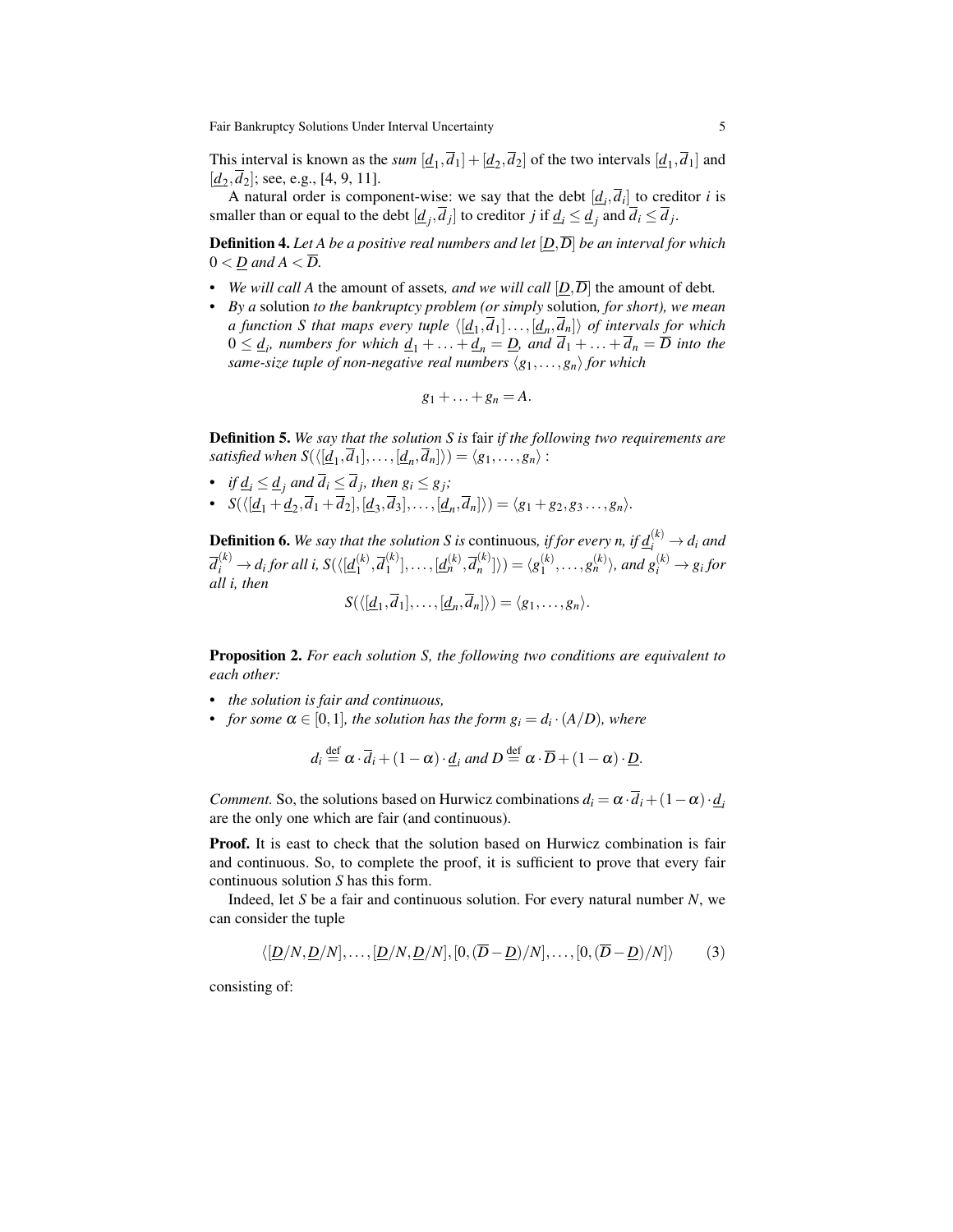- *N* degenerate debt intervals [*D*/*N*,*D*/*N*] and
- *N* intervals  $[0, (\overline{D} \underline{D})/N]$ .

By the first fairness requirement, since the debts  $d_i$  are the same for all first  $N$  creditors, the payments  $g_i$  should also be all equal  $g_1 = \ldots = g_N$ . Similarly, the payments to the last *N* creditors should be the same:  $g_{N+1} = \ldots = g_{2N}$ .

For any two sequences of natural numbers  $k_1, \ldots, k_n, \ell_1, \ldots, \ell_n$  for which

$$
k_1+\ldots+k_n=\ell_1+\ldots+\ell_n=N,
$$

the tuple

$$
\langle [k_1 \cdot (\underline{D}/N), k_1 \cdot (\underline{D}/N) + \ell_1 \cdot (\overline{D} - \underline{D})/N], \dots, [k_n \cdot (\underline{D}/N), k_n \cdot (\underline{D}/N) + \ell_n \cdot (\overline{D} - \underline{D})/N] \rangle
$$

can be obtained from the tuple (3) by adding up:

- the first  $k_1$  intervals from the first half and the first  $\ell_1$  intervals from the second half, then
- the next  $k_2$  intervals from the first half and the next  $\ell_2$  intervals from the second half, etc.

So, due to the second fairness requirements, the resulting payment tuple  $\langle g_1, \ldots, g_n \rangle$ can be obtained from the tuple  $\langle g_1, \ldots, g_{1}, g_{N+1}, \ldots, g_{N+1} \rangle$  by adding the corresponding payment terms. Thus, the payment tuple has the form

$$
\langle k_1 \cdot g_1 + \ell_1 \cdot g_{N+1}, \ldots, k_n \cdot g_1 + \ell_n \cdot g_{N+1} \rangle.
$$

In other words, for each debt interval

$$
[\underline{d}_i,\overline{d}_i] = [k_i \cdot (\underline{D}/N), k_i \cdot (\underline{D}/N) + \ell_i \cdot (\overline{D} - \underline{D})/N],
$$

the payment is equal to

$$
g_i = k_i \cdot g_1 + \ell_i \cdot g_{N+1}.\tag{4}
$$

Here,  $\underline{d}_i = k_i \cdot (\underline{D}/N)$ , so  $k_i = \underline{d}_i \cdot (N/\underline{D})$ . Similarly,  $\overline{d}_i - \underline{d}_i = \ell_i \cdot ((\overline{D} - \underline{D})/N)$  so  $\ell_i =$  $(d_i - \underline{d}_i) \cdot (N/(\overline{D} - \underline{D}))$ . Substituting these expressions for  $k_i$  and  $\ell_i$  into the formula (3), we conclude that  $g_i = a \cdot \underline{d}_i + b \cdot (\overline{d}_i - \underline{d}_i)$ , where we denoted  $a \stackrel{\text{def}}{=} g_1 \cdot (N/\underline{D})$  and  $b \stackrel{\text{def}}{=} g_{N+1} \cdot (N/(\overline{D} - \underline{D}))$ . Thus, we have

$$
g_i = b \cdot \overline{d}_i + (a - b) \cdot \underline{d}_i. \tag{5}
$$

The first fairness requirement means that if  $d_i$  is larger then  $d_j$  while  $\underline{d}_i = \underline{d}_j$ , then  $g_i$  should be larger (or the same) than  $g_j$ . This implies that  $a \ge 0$ . Similarly, if  $\underline{d}_i$  is larger then  $\underline{d}_j$  while  $d_i = d_j$ , then  $g_i$  should be larger (or the same) than  $g_j$ . This implies that  $a - b \geq 0$ .

Let us denote the ratio *b*/*a* by  $\alpha$ . Then, *b* =  $a \cdot \alpha$  and  $a - b = a \cdot (1 - \alpha)$ . Thus, the formula (5) takes the form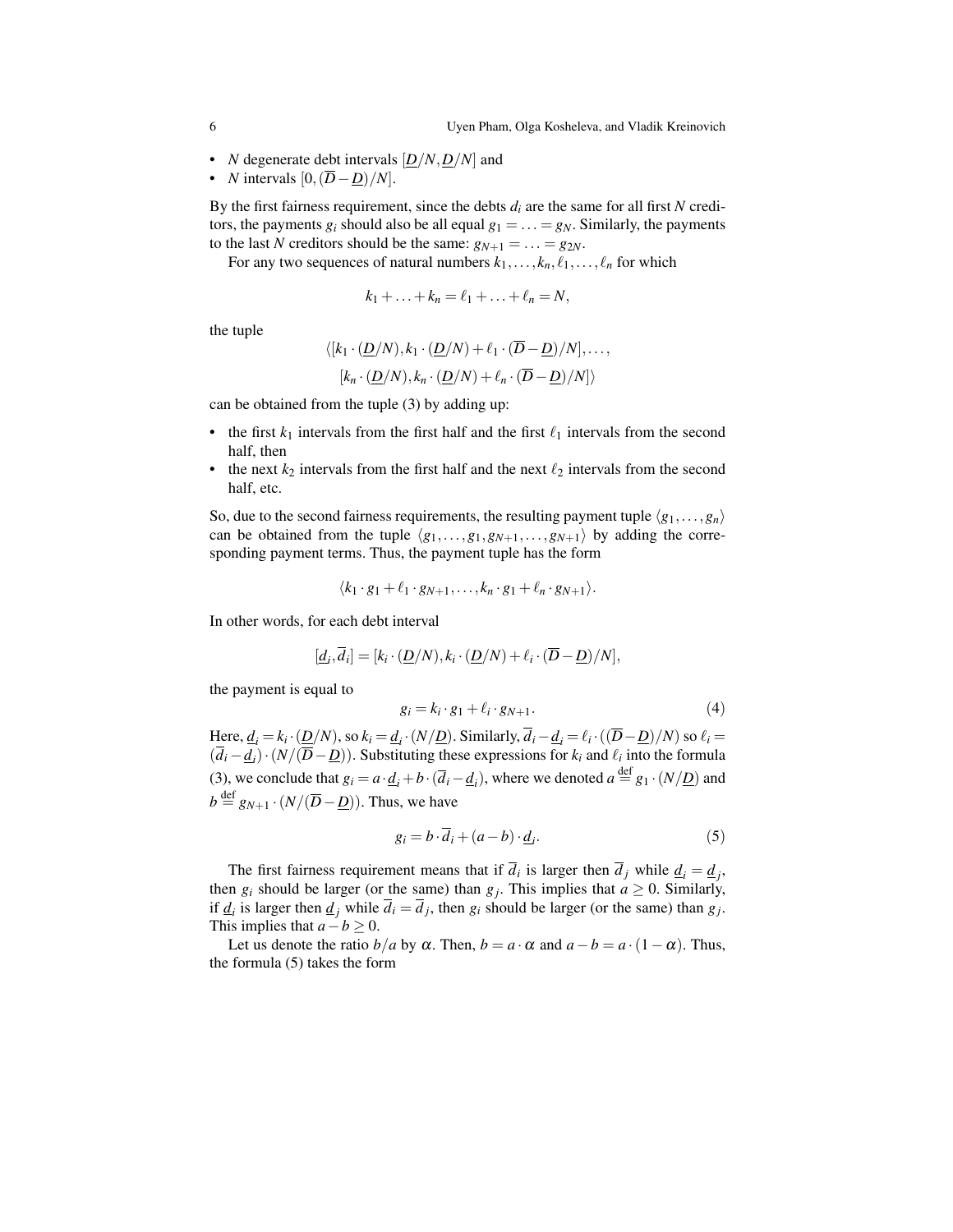$$
g_i = a \cdot (\alpha \cdot d_i + (1 - \alpha) \cdot \underline{d_i}). \tag{6}
$$

The sum of all the payments is equal to *A*, so

$$
g_1 + \ldots + g_n = a \cdot (\alpha \cdot d_1 + (1 - \alpha) \cdot \underline{d}_1 + \ldots + \alpha \cdot d_n + (1 - \alpha) \cdot \underline{d}_n) =
$$

 $a \cdot (\alpha \cdot (\underline{d}_1 + \ldots + \underline{d}_n) + (1 - \alpha) \cdot (\overline{d}_1 + \ldots + \overline{d}_n)) = a \cdot (\alpha \cdot \overline{D} + (1 - \alpha) \cdot \overline{D}) = a \cdot D$ ,

hence  $a = A/D$  and the formula (6) takes the desired form

$$
g_i = (\alpha \cdot \overline{d}_i + (1 - \alpha) \cdot \underline{d}_i) \cdot (A/D). \tag{7}
$$

We have proved the desired equality (7) for all the cases when for all the creditors *i*, we have  $\underline{d}_i = k_i \cdot (\underline{D}/N)$  for some integer  $k_i$  and  $d_i - \underline{d}_i = \ell_i \cdot ((\overline{D} - \underline{D})/N)$  for some integer  $\ell_i$ . Similarly to the proof of Proposition 1, any two real numbers can be thus approximated, and the larger *N*, the more accurate the resulting approximation. Thus, due to continuity, in the limit  $N \to \infty$ , we have (7) for all possible values  $d_i$ and *d<sup>i</sup>* .

The proposition is proven.

First comment: what if we have fuzzy uncertainty? For each creditor, instead of a single interval, we can have different intervals  $[\underline{d}_i(\alpha), d_i(\alpha)]$  containing  $d_i$  with different degrees of uncertainty  $\alpha \in [0,1]$ . If we pick a narrower sub-interval, then we become less certain that *d<sup>i</sup>* belongs to this sub-interval than that it belongs to the original interval. Thus, the interval corresponding to a higher degree of uncertainty is a subset of the interval corresponding to a lower degree of uncertainty. Such a sequence of embedded intervals is, in effect, an equivalent representation of a socalled *fuzzy number* (see, e.g., [1, 5, 10, 12, 13, 16]) for which the corresponding intervals are known as α*-cuts*.

In this case, to describe each creditor's debt, instead of two values  $\underline{d}_i$  and  $d_i$ , we need to describe infinitely many values  $\underline{d}_i(\alpha)$  and  $d_i(\alpha)$  corresponding to different  $\alpha \in [0,1]$ . The overall debt corresponding to different  $\alpha$  can be obtained by adding all *n* debts:  $\underline{D}(\alpha) = \underline{d}_1(\alpha) + \ldots + \underline{d}_n(\alpha)$  and  $\overline{D}(\alpha) = d_1(\alpha) + \ldots + d_n(\alpha)$ .

Arguments similar to the ones we used in the proof of Proposition 2 lead to a conclusion that a fair solution is proportional to the linear combination  $d_i$  of these values, i.e., has the form  $g_i = d_i/D$ , where

$$
d_i \stackrel{\text{def}}{=} \int (f_{-}(\alpha) \cdot \underline{d}_i(\alpha) + f_{+}(\alpha) \cdot \overline{d}_i(\alpha)) d\alpha
$$

for some functions (maybe generalized functions)  $f_{\pm}(\alpha)$ , and

$$
D \stackrel{\text{def}}{=} \int (f_{-}(\alpha) \cdot \underline{D}(\alpha) + f_{+}(\alpha) \cdot \overline{D}(\alpha)) d\alpha.
$$

What if we have probabilistic uncertainty? What if for each *d<sup>i</sup>* , we only know the probability distribution? In this case, it makes sense to use the following additional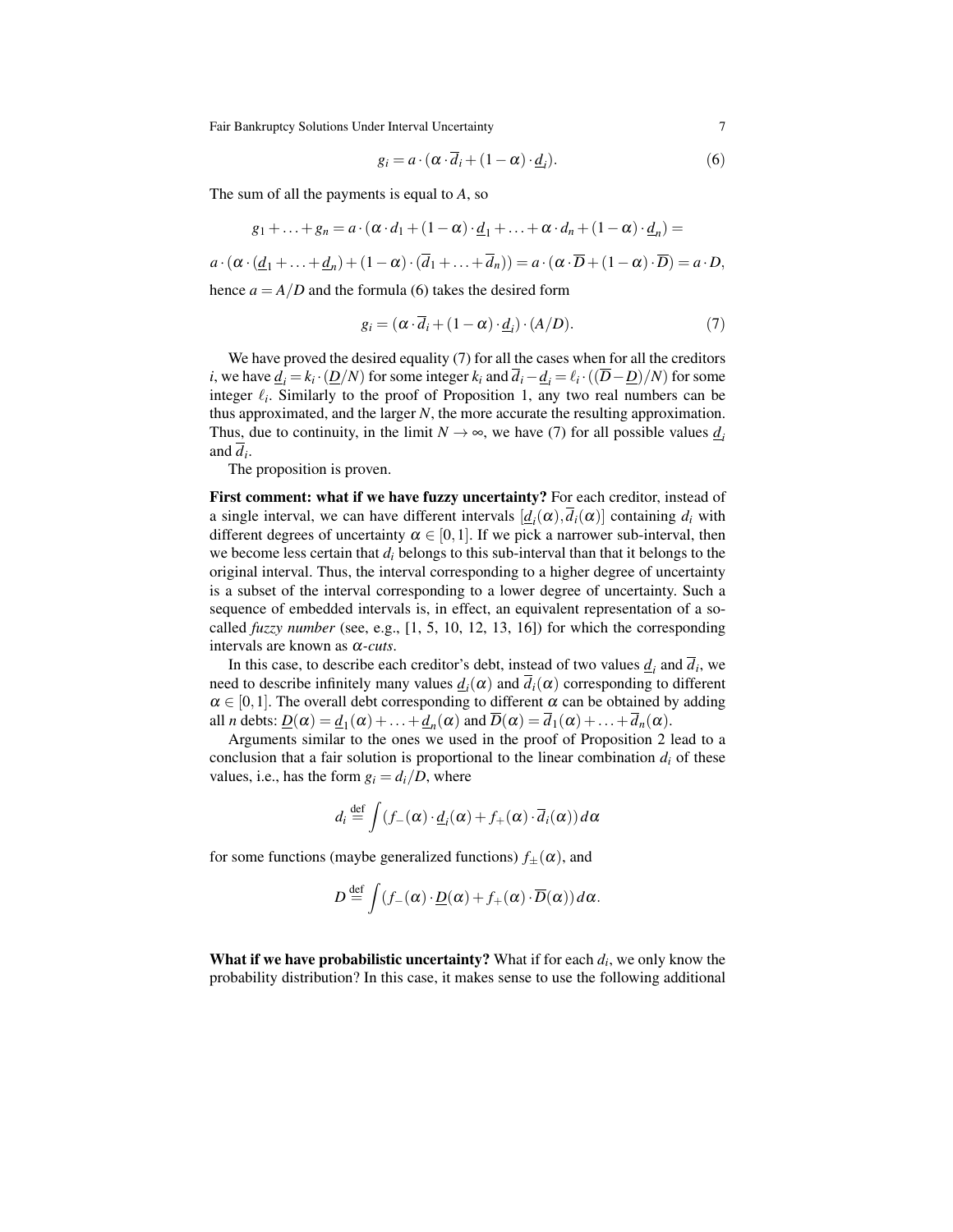requirement on the bankruptcy solutions: that if we repeat the same division situation several (*N*) times, the payments in the resulting overall situation should be *N* times larger. In the overall situation, the debt amount  $D_i$  is equal to the sum of  $N$ independent equally distributed debt amounts:  $D_i = d_i^{(1)} + ... + d_i^{(N)}$  $i^{(IV)}$ . According to the Large Numbers Theorem (see, e.g., [14]), for large *N*, the average

$$
\frac{D_i}{N} = \frac{d_i^{(1)} + \dots + d_i^{(N)}}{N}
$$

tends to the mean  $E[d_i]$  as *N* increases. Thus, for large *N*, the sum is getting (relatively) closer and closer to a single value  $-N$  times the mean. So, for large N, we have, in effect, the division problem in which instead of the original random variables, we have *N* times their means. The payments in the original problem should be *N* times smaller, i.e., they should be simply equal to the division corresponding to the means.

Thus, in the probabilistic case, we should simply compute the mean values  $E[d_i]$ of the debt amount, and distribute the assets proportionally to these mean values:

$$
g_i = \frac{E[d_i]}{E[d_1] + \ldots + E[d_n]} \cdot A.
$$

#### Acknowledgments

This work was supported in part by the National Science Foundation grants 1623190 (A Model of Change for Preparing a New Generation for Professional Practice in Computer Science), and HRD-1834620 and HRD-2034030 (CAHSI Includes), and by the AT&T Fellowship in Information Technology.

It was also supported by the program of the development of the Scientific-Educational Mathematical Center of Volga Federal District No. 075-02-2020-1478, and by a grant from the Hungarian National Research, Development and Innovation Office (NRDI).

#### References

- 1. R. Belohlavek, J. W. Dauben, and G. J. Klir, *Fuzzy Logic and Mathematics: A Historical Perspective*, Oxford University Press, New York, 2017.
- 2. R. Branzei, D. Dimitrov, S. Pickl, and S. Tijs, "How to cope with division problems under interval uncertainty of claims?", *International Journal of Uncertainty and Fuzziness*, 2004, Vol. 12, pp. 191–200.
- 3. L. Hurwicz, *Optimality Criteria for Decision Making Under Ignorance*, Cowles Commission Discussion Paper, Statistics, No. 370, 1951.
- 4. L. Jaulin, M. Kiefer, O. Didrit, and E. Walter, *Applied Interval Analysis, with Examples in Parameter and State Estimation, Robust Control, and Robotics*, Springer, London, 2001.